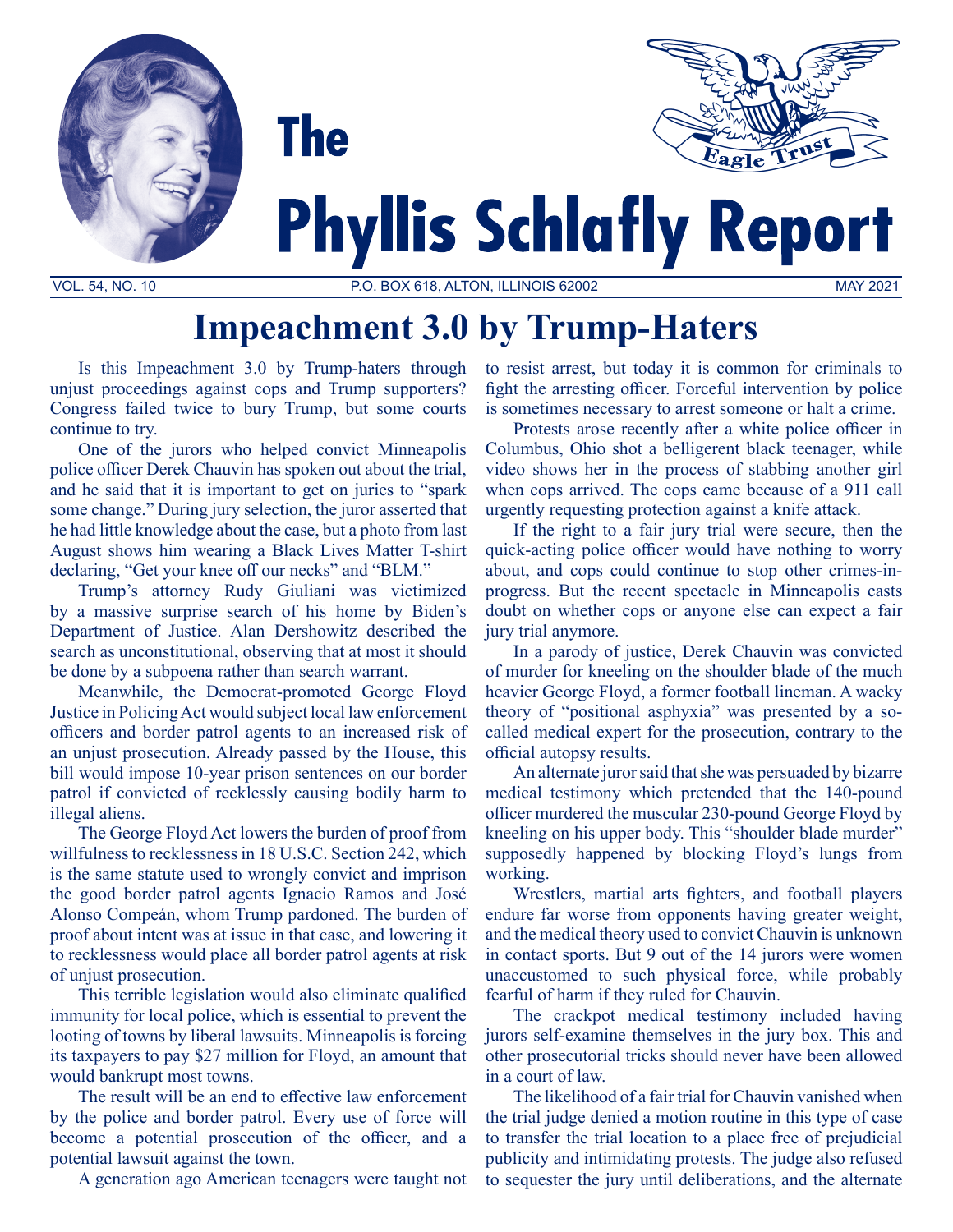juror said she had trouble getting back to her house from court because protesters were blocking the interstate.

Inevitably jurors had to worry about being "doxed" such that their names, residences, and employers might be revealed on the internet for possible retaliation. As an example of harm caused by doxing, a hacker caused the firing of a Virginia police officer who anonymously gave merely \$25 to the defense fund of Kyle Rittenhouse, the teenager facing murder charges for his self-defense against a Leftist mob.

Meanwhile, many Trump supporters still remain in jail in D.C., illustrating that white cops are not the only target of vindictive legal proceedings.

Judge Emmet Sullivan cited a recent political statement by Donald Trump as a reason to continue to imprison a Trump supporter, who rallied for Trump on January 6 in D.C. Judge Sullivan is the one who persisted in refusing to allow charges to be dropped against Lt. Gen. Michael Flynn prior to his pardon.

Meanwhile, Judge Royce Lamberth ordered another Trump supporter, a mother of eight, to explain why she was seen recently wearing a satirical mask. This judge indicated that he may hold her in contempt despite no medical expertise or legitimate authority by the court to demand mask-wearing elsewhere.

### **Major League Baseball Strikes Out**

Major League Baseball shamefully pandered to Leftists by pulling the All-Star game out of Georgia. Trump's strong response in calling for a boycott of MLB deserves a standing ovation, and Texas Governor Greg Abbott announced that Texas will no longer seek to host MLB events.

Baseball should remain the timeless sport which has unified America ever since the Civil War. The armies of the North and the South would take breaks to play a friendly game of baseball with each other.

Healthy rivalries between the National and American Leagues, and other professional baseball leagues, subsequently kept the game on track for more than a century as fans found refuge in it from real conflicts. Millions of boys, like the future governor of Florida, Ron DeSantis, developed character and fitness playing in the Little League.

Liberals have hijacked MLB to misuse it "to stop what happened in Georgia from happening in other states," as Democrat Stacey Abrams admitted. Election integrity bills similar to Georgia's are being considered in other states, and Leftists are enlisting executives to try to stop enactment of this good legislation.

MLB Commissioner Rob Manfred belongs to the ultraexclusive Augusta National Golf Club, which hosted the Masters Tournament in Georgia in early April. Rather than grandstand to the detriment of baseball, Manfred could have looked in his own mirror instead.

Stadiums are built for sports leagues at taxpayer expense, and some impoverished cities such as St. Louis are burdened with the debt long after a team abandons the town for another stadium elsewhere. Billionaire team owners milk taxpayers to fund stadiums and arenas for the owners' enrichment.

Over-hyped sports events, such as the All-Star game or Super Bowl, can actually cause a net loss to the local region in security costs and declines in revenue to small businesses. It is common for local businesses to complain about how little benefit they actually receive from highprofile games like the Super Bowl.

Liberals absurdly claim that the pullout of the All-Star game will cost Georgia's Cobb County \$100 million, although only 8,000 hotel room nights were booked for the event. Visitors would have to spend in excess of \$10,000 apiece to reach that estimated loss, when the average sports fan probably spends far less.

Moreover, most of the revenue would go to hotel chains like Marriott that have already pushed the liberal agenda by announcing that they will not donate to Republicans who voted against fraud in the last election. Local spending on professional sports events rarely reaches the pockets of the little guy.

State legislators should be examining how much professional sports leagues are really costing their residents, rather than worrying about a retaliatory cancellation of an event. Georgia and other states should ban gambling on sports, which has become a driver of the otherwise declining television ratings for the leagues.

Congress should also examine how professional baseball has filled nearly 30% of its rosters with immigrants, while the percentage of black players has dropped from 19% in 1981 to only 8% last year. High-paying positions that should be filled by Americans are instead given to immigrants having less inspirational value to American youth.

MLB has built a "development center" in China as part of the globalist push by pro sports, so why doesn't it move its All-Star game there? The game is ironically being moved to Denver, which is only 9.2% black compared with Atlanta which is 51% black.

No one would be surprised if the Denver stadium has many empty seats when the game is played there. Fan attendance at baseball and football games has long been declining, and stadiums were nearly empty all last year.

The successful Atlanta Braves team, which has repeatedly won its division, properly repudiated the pullout of the All-Star game from Georgia. "It just stinks," declared veteran Atlanta pitcher Charlie Morton in criticism of the pullout.

The Braves organization said it was "deeply disappointed" by the pullout decision, and that "businesses, employees, and fans in Georgia are the victims of this decision." Its manager further criticized the decision.

"It is finally time for Republicans and Conservatives to fight back – we have more people than they  $do - by$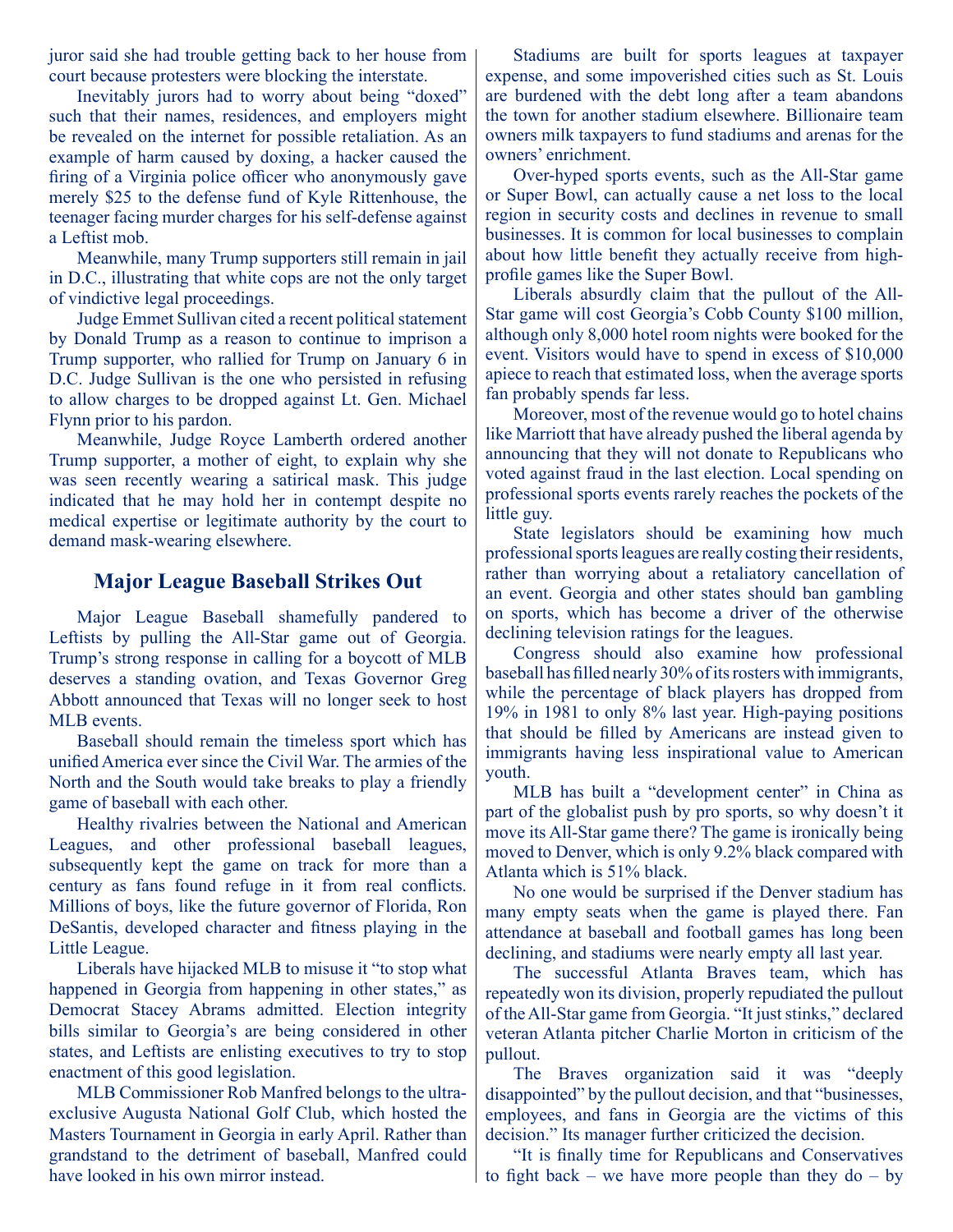far!" declared Trump. "Boycott Major League Baseball, Coca-Cola, Delta Airlines, JPMorganChase, ViacomCBS, Citigroup, Cisco, UPS, and Merck. Don't go back to their products."

No politician before has ever had the guts of Trump in taking on corporations and crony capitalism. Not even Teddy Roosevelt stood up against so many powerful, entrenched corporate interests as Trump does.

Baseball does not belong to a few overpaid executives, and its Commissioner Manfred should resign. The sport belongs to fans, volunteers, and the grassroots, and we should take the sport back without the liberal agenda and gambling and abuse of immigration, before its executives completely ruin it.

#### **Transgender Travesty by Dems**

Proving again that Trump's Republican critics are closet liberals, outgoing Arkansas Gov. Asa Hutchinson shockingly sided with the Left to endorse transgender operations on minors. "Asa Hutchinson, the lightweight RINO Governor of Arkansas, just vetoed a Bill that banned the CHEMICAL CASTRATION OF CHILDREN," Trump observed.

"'Bye-bye Asa,' that's the end of him! Fortunately for the Great State of Arkansas, Sarah Huckabee Sanders will do a fantastic job as your next Governor!" Trump added. Sanders was the standout conservative press secretary of Trump who courageously defended him against the media onslaught.

In merely one day the governor was repudiated by his own legislature, which voted in a landslide to override his veto. But Hutchinson defiantly defended the nowprohibited practices, complaining that Arkansas kids might be taken out of state to have them performed anyway.

Arkansas's neighboring states, also Republican, should pass similar legislation. Children cannot properly give their consent to such life-changing procedures, and liberal parents should not be playing God with their kids.

The transgender movement has seemingly come out of nowhere to ride the social revolution that powered Joe Biden's otherwise lethargic presidential campaign. Last year Biden's Twitter account posted, "Let's be clear: Transgender equality is the civil rights issue of our time."

"There is no room for compromise when it comes to basic human rights," Biden's tweet continued. True to form, his administration is pushing the transgender revolution with the zeal of religious conviction.

Biden's no-compromise position is getting a pass from liberal media outlets like CNN. Masquerading as news, one of its journalists pontificated that "it's not possible to know a person's gender identity at birth, and there is no consensus criteria for assigning sex at birth."

Biden even claimed in a speech in March that "There's not a single thing a man can do that a woman can't do as well or better. Not a single thing." The reality, of course, is the opposite in competitive sports, and it is unfair to allow male-bodied athletes to invade female sports.

In his re-entry speech at CPAC in February, Trump declared that "young girls and women are incensed that they are now being forced to compete against those who are biological males. That is not good for women."

Trump continued, "I think it's crazy what is happening, we must protect the integrity of women's sports." He pointed out that "If this is not changed women's sports as we know it will die and end."

*Sports Illustrated* has joined the mob, absurdly featuring a transgender person in its annual swimsuit issue. Men pretending to be women are swarming into women's sports with unfair results.

Girls' sports records are being shattered, not by girls who work harder to surpass a goal that motivated them, but by boys going through a phase where they would rather wear a dress. Most transgender tendencies resolve themselves naturally as a youngster matures, and medical intervention to obstruct that outcome is inhumane.

As on many issues, Trump's comments were stronger than that of Republicans in Congress who should be taking the lead. Rather than meekly objecting, the GOP should champion this issue and tap into the support of most Americans against liberals about this.

The transgender invasion is jeopardizing the GOP, as the Olympic champion-turned-transgender-woman Caitlyn Jenner considers running for California governor as a Republican. Many Republicans may salivate at the opportunity of capturing the governor's seat, as Arnold Schwarzenegger famously did nearly two decades ago, hoping that Jenner could appeal to cross-over voters (pun intended) in La-La Land.

In January, a bill signed into law by California's soonto-be-recalled Gov. Gavin Newsom began requiring the state prison system to ask every individual entering its custody to specify their personal pronouns and gender identity. Jumping at the invitation, 261 California prison inmates have requested transfers to prisons aligning with their gender identity, 255 of them biological males who say they identify as women.

California requires that prisons process these requests, as do laws in Massachusetts and Connecticut. In addition, California Democrats are pushing legislation (AB 2826) that would impose fines against department stores which separate clothing and toys by gender.

Meanwhile, the NCAA should be defending the integrity of women's sports, but instead it is doing the opposite by threatening to punish states which pass laws against transgenderism. The NCAA is as beholden to the advertiser-driven liberal media for television revenue as professional sports leagues are.

Transsexual, the original name for transgender, was promoted in public school curricula as early as 1978, when Phyllis Schlafly was almost alone in speaking out against it. Now, a generation later, what was taught in public school is on the verge of becoming mainstream, but this issue should be a slam dunk for the Republican Party to win on.